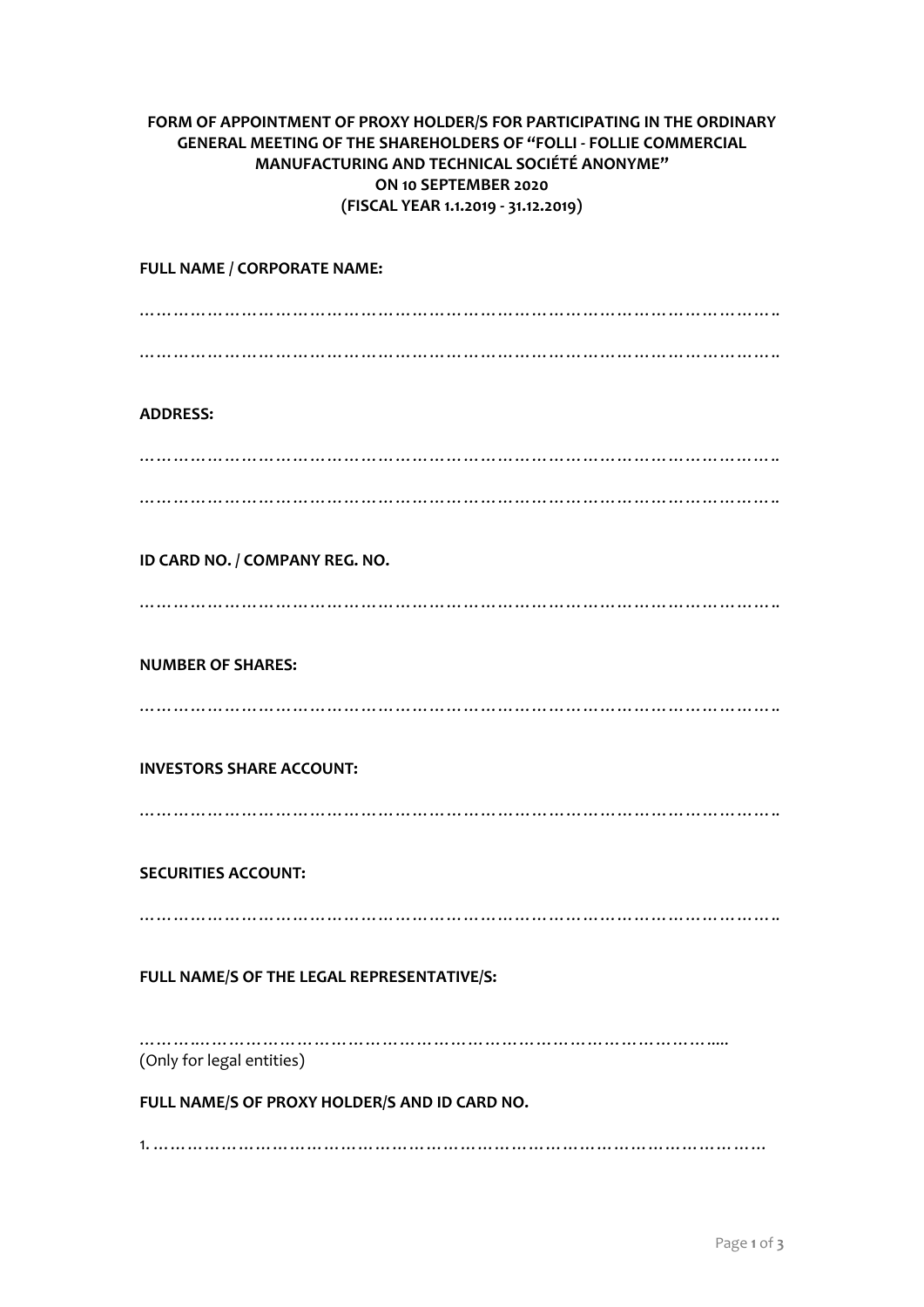2. ……………………………………………………………………………………………… 3. ………………………………………………………………………………………………

MANNER OF VOTING (for example in case of appointment of more than one proxy holders all proxy holders may act jointly or each of them may act severally, so in case that more than one proxy holders each of which may act severally attend the General Meeting, the first one excludes the second and the third ones, and the second one excludes the third one, etc.):

………………………………………………………………………………………………….. ………………………………………………………………………………………………….. ………………………………………………………………………………………………….. ………………………………………………………………………………………………….. …………………………………………………………………………………………………..

## **ITEMS OF THE AGENDA:**

- **1.** Approval of the annual corporate and consolidated financial statements for the financial year of 1.1.2019 - 31.12.2019.
- **2.** Approval of the overall administration of the Company during the fiscal year 1.1.2019 31.12.2019, and discharge of the members of the Board of Directors from any liability for said fiscal year.
- **3.** Decision for the discharge of the members of the (current) Board of Directors and the Chartered Auditor - Accountant from any liability relating to the drafting and the ordinary audit of the annual corporate and consolidated financial statements for the fiscal year 1.1.2019 - 31.12.2019.
- **4.** Election of the regular and the substitute Chartered Accountant Auditor for the fiscal year 2020 and determination of their remuneration for such fiscal year.
- **5.** Approval of the Company's Remuneration Policy (pursuant to article 110 para. 2 of Law 4548/2018).
- **6.** Discussion on the remunerations report for the fiscal year 2019 and consulting vote pursuant to article 112 para. 3 of Law 4548/2018.
- **7.** Approval of all kinds of remuneration and compensation of the members of the Board of Directors paid during the fiscal year 2019.